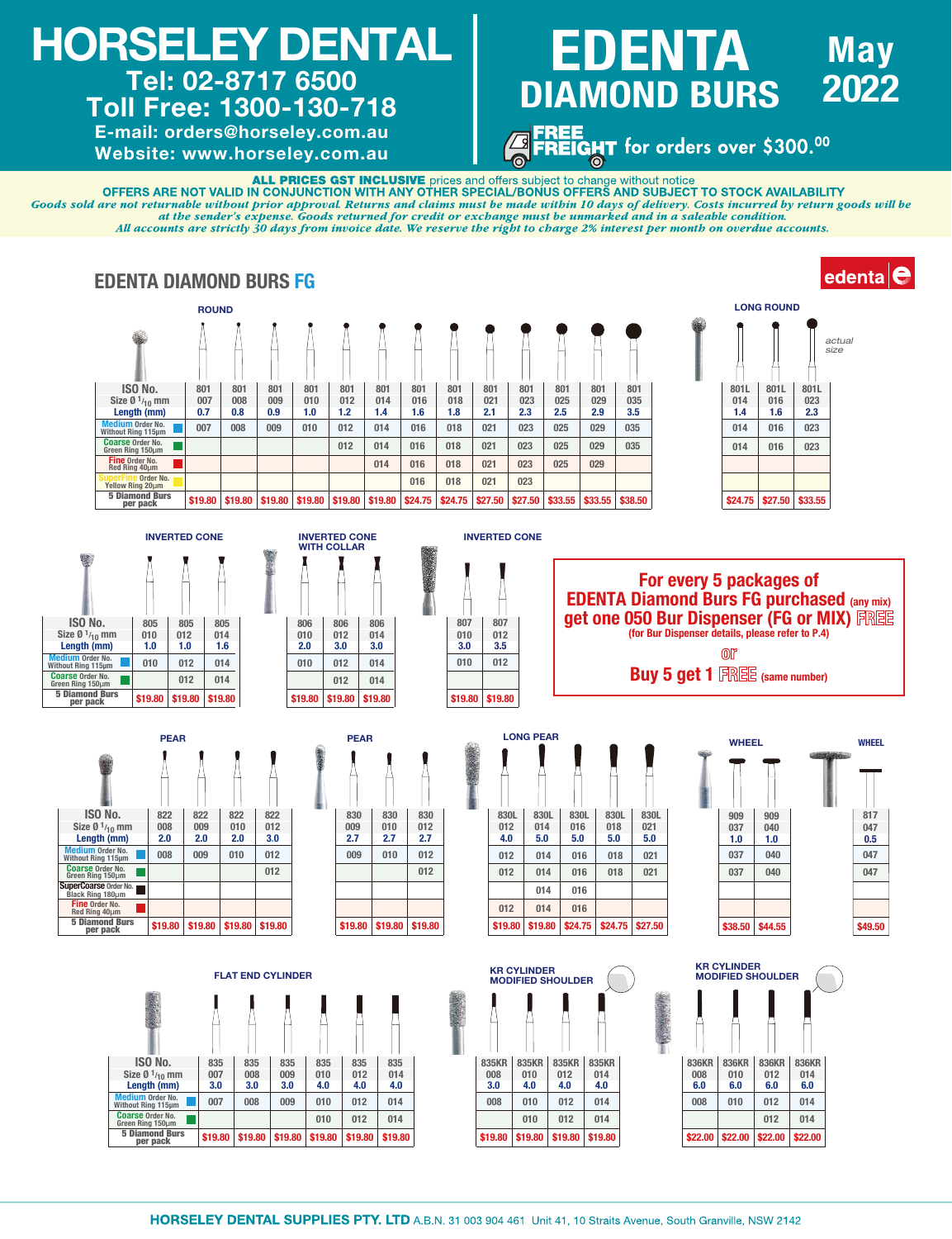#### EDENTA DIAMOND BURS FG











ROUND END TAPER (CHAMFER)

> 014 014

010

2009年10月10日

010 010

012

ROUND END TAPER (CHAMFER)



 $0A<sub>0</sub>$ 010 4.0 010 849 025 4.0

025

839 839 839 840 840 840  $010$  014

840  $\begin{array}{|c|c|c|c|c|}\n 010 & 012 & 014 \\
\hline\n 0.1 & 0.1 & 0.1\n \end{array}$  $0.1$ END CUTTING FLAT END CUTTING TAPER 016 018 025

025

845KR 845KR<br>016 018 025 016 018 025 4.0 4.0 4.0 018

actual size

856 856 856 856 856 856 856 010 012 014 016 018 021 025 8.0 8.0 8.0 8.0 8.0 8.0 8.0 012 014 016 018 021 025 012 014 016 018 021  $016$   $018$   $021$ 025 016 018 021 025 016 012 014 018 021

\$**22.00** \$**22.00** \$**22.00** \$**22.00** \$**22.00** \$**22.00** \$**22.00** \$24.75 \$24.75 \$27.50 \$33.55 \$22.00 \$24.75 \$24.75 856L 856L 856L 014 016 018 9.0 9.0 9.0 014 014 014 016 016 016 018 018 018 016 018 ROUND END TAPER LONG (CHAMFER)







For every 5 packages of EDENTA Diamond Burs FG purchased (any mix) get one 050 Bur Dispenser (FG or MIX) FREE (for Bur Dispenser details, please refer to P.4)

Buy 5 get 1 FREE



 $[0]$ 

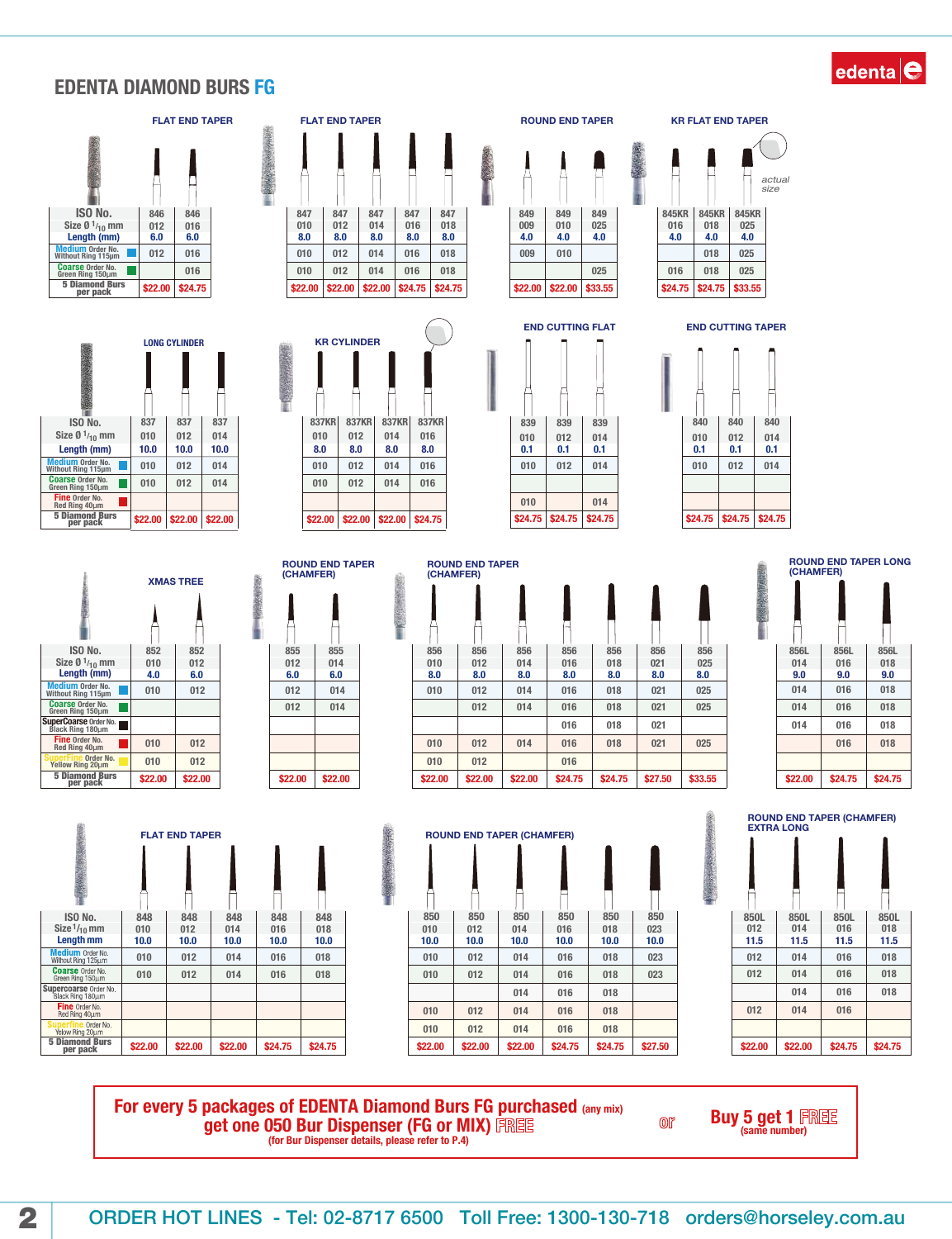#### EDENTA DIAMOND BURS FG

| <b>KR FLAT END TAPER</b>                    |              |              |  |  |  |
|---------------------------------------------|--------------|--------------|--|--|--|
|                                             |              |              |  |  |  |
| ISO No.                                     | <b>847KR</b> | <b>847KR</b> |  |  |  |
| Size $\varnothing$ 1 <sub>/10</sub> mm      | 016          | 023          |  |  |  |
| Length (mm)                                 | 8.0          | 8.0          |  |  |  |
| Medium Order No.<br>Without Ring 115µm      | 016          | 023          |  |  |  |
| <b>Coarse Order No.</b><br>Green Ring 150um | 016          | 023          |  |  |  |
| Fine Order No.<br>Red Ring 40µm             |              |              |  |  |  |
| <b>5 Diamond Burs</b><br>per pack           | \$24.75      | \$27.50      |  |  |  |







MODIFIED BEVELED

859L 859L 859L 11.5 11.5 11.5 Medium Order No. 11<br>Without Ring 115µm 115µm 115µm 115µm 115µm 1010 114 | 014 | 016 | 016 | 016 | 016 | 010 | 010 | 014 | 016



edenta $\big|$ e



 858 858 012 014 8.0 8.0 8.0

NEEDLE NEEDLE

г

Medium Order No.<br>Without Ring 115µm<br>Coarse Order No.<br>Green Ring 150µm Fine Order No. Red Ring 40µ<sup>m</sup> uperFine Order No.<br>Yellow Ring 20µm<br>5 Diamond Burs

**ber** pack

ISO No.

Length (mm) Size Ø 1<sub>/10</sub> mm

| 861 | 861 |
|-----|-----|
| 012 | 014 |
| 6.0 | 6.0 |
|     |     |
|     |     |
| 012 | 014 |
| 012 | n1A |

| \$22.00 | \$22.00 | \$22.00 |
|---------|---------|---------|
|         |         |         |
|         |         |         |
|         | 012     | 014     |
| 010     | 012     |         |
| 6.0     | 6.0     | 6.0     |
| 010     | 012     | 014     |
| 880     | 880     | 880     |
|         |         |         |

 $\blacksquare$ 

 $\blacksquare$ 

 859 859 859 859 012 014 016 018 10.0 | 10.0 | 10.0 | 10.0 | 10.0

 $\bullet$ 

 

**CARDIO** 

ROUND END CYLINDER **ROUND END CYLINDER**  012 8.0 8.0 8.0 012 014 016 018 010 012 014 016 018 012 014 016 881 | 881 | 881 | 881 \$22.00 \$22.00 \$22.00 \$22.00 \$22.00 \$22.00 \$22.00 \$22.00 \$22.00 \$22.00 \$22.00 \$22.00 \$24.75 \$22.00 \$22.00 \$22.00

010

882 882<br>012 014 <br>10.0  $10.0$  ROUND END CYLINDER

| <b>FLAME</b>                                  |         |         |         |        |
|-----------------------------------------------|---------|---------|---------|--------|
|                                               |         |         |         |        |
| ISO No.                                       | 862     | 862     | 862     | 862    |
| Size $\varnothing$ 1 <sub>/10</sub> mm        | 009     | 010     | 012     | 014    |
| Length (mm)                                   | 8.0     | 8.0     | 8.0     | 8.0    |
| <b>Medium Order No.</b><br>Without Ring 115um | 009     | 010     | 012     | 014    |
| <b>Coarse Order No.</b><br>Green Ring 150um   |         | 010     | 012     | 014    |
| Fine Order No.<br>Red Ring 40µm               | 009     | 010     | 012     | 014    |
| Order No.<br>Yellow Ring 20µm                 | 009     | 010     | 012     | 014    |
| <b>5 Diamond Burs</b><br>per pack             | \$22.00 | \$22.00 | \$22.00 | \$22.0 |







 $0^{\circ}$ 



For every 5 packages of EDENTA Diamond Burs FG purchased (any mix) **get one 050 Bur Dispenser (FG or MIX)** FREE (for Bur Dispenser details, please refer to P.4)

**Buy 5 get 1 FREE** 



LONG NEEDLE

 016 016